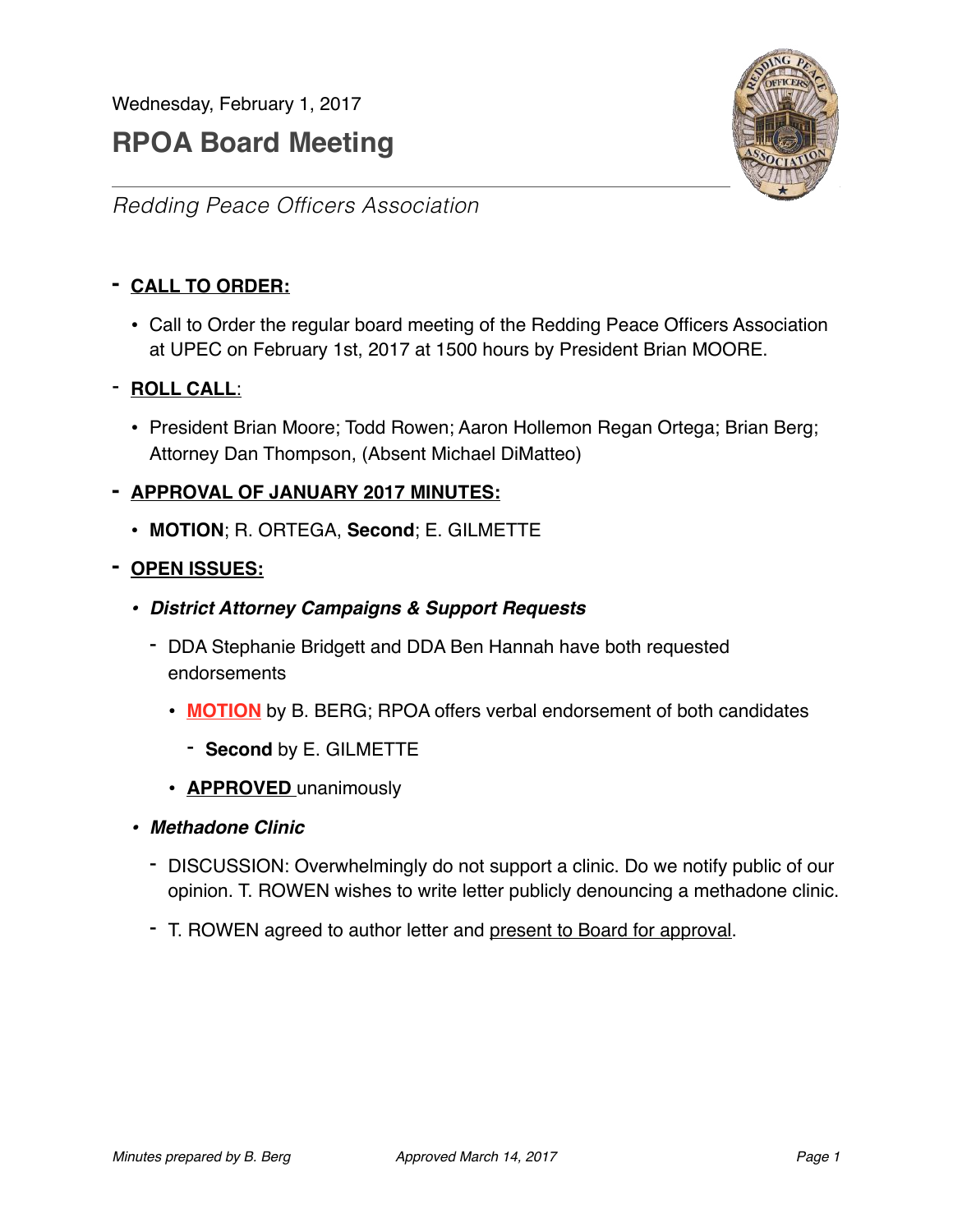- *• Load Bearing Vests (LBV)*
	- <https://www.ncjrs.gov/pdffiles1/nij/grants/229710.pdf>
	- DISCUSSION:
		- RPOA to pursue this issue more aggressively.
			- RPOA Argument for LBV:
				- LBV offer greater comfort to uniformed officers and reduces injuries. Officers more likely to carry additional tools that may not otherwise be carried on person (taser, tourniquet, extra ammo, etc). LBV have become popular with other agencies who have realized the increased benefits and reduced injuries. Officers are now beginning to be required to work to age 57. This length of service will undoubtably create greater work comp injuries.
			- Assumed City/Admin Argument against LBV:
				- City offers suspenders and vest cover option along with lighter belt options
			- RPOA rebuttal:
				- Each body type is different. Suspenders may offer varied relief to some officers, however complaints of next and shoulder pain associated with supporting an entire duty belt is justified. LBV offer the ability to separate equipment and disperse weight between two separate areas of the body, reducing wear.
	- D. THOMPSON recommends meeting with Chief again with data and photos.
	- T. ROWEN to gather data and B. Moore will schedule for RPOA Board reps to meet with Chief and discuss further

#### *• RPOA Office Computer*

- Budget up to \$1500, pending membership approval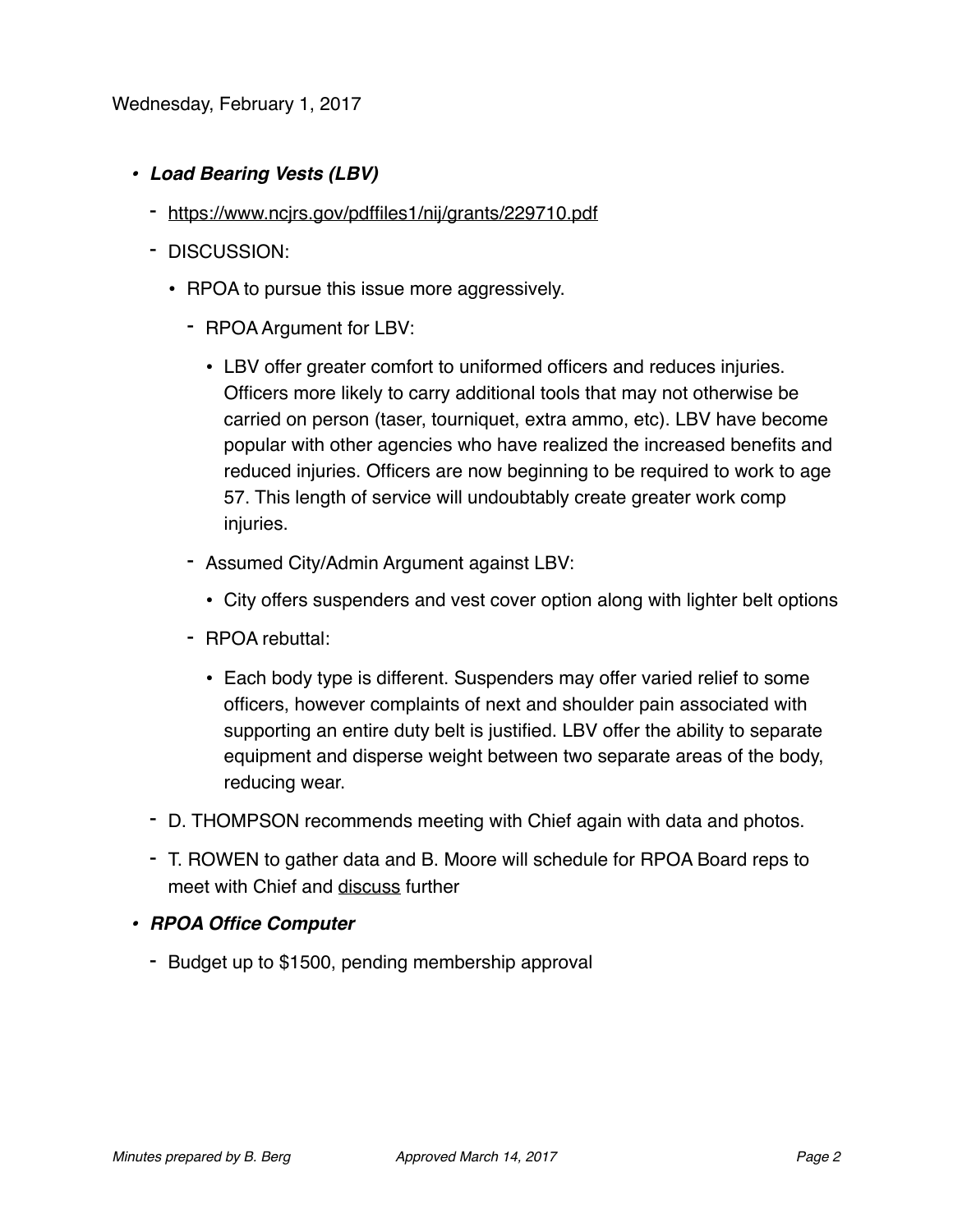# *• City Manager Search*

- RPOA interested in being involved in the selection process in some way
- Notified Sherri Demaagd
- B. BERG to contact council members individually

#### *• Cadets and roles*

- No discussion until further info
- RFFA has policy on hiring extra personnel, M. DiMatteo to research and provide info

#### *• Fitness Challenge*

- Oct. 7th @ Thompson Field
- 40-60 teams @ \$200/ea
- BBQ-Concessions / Bounce House
- Work on donations, Facebook postings requesting donations

#### *• Body Worn Camera Policy*

- Under review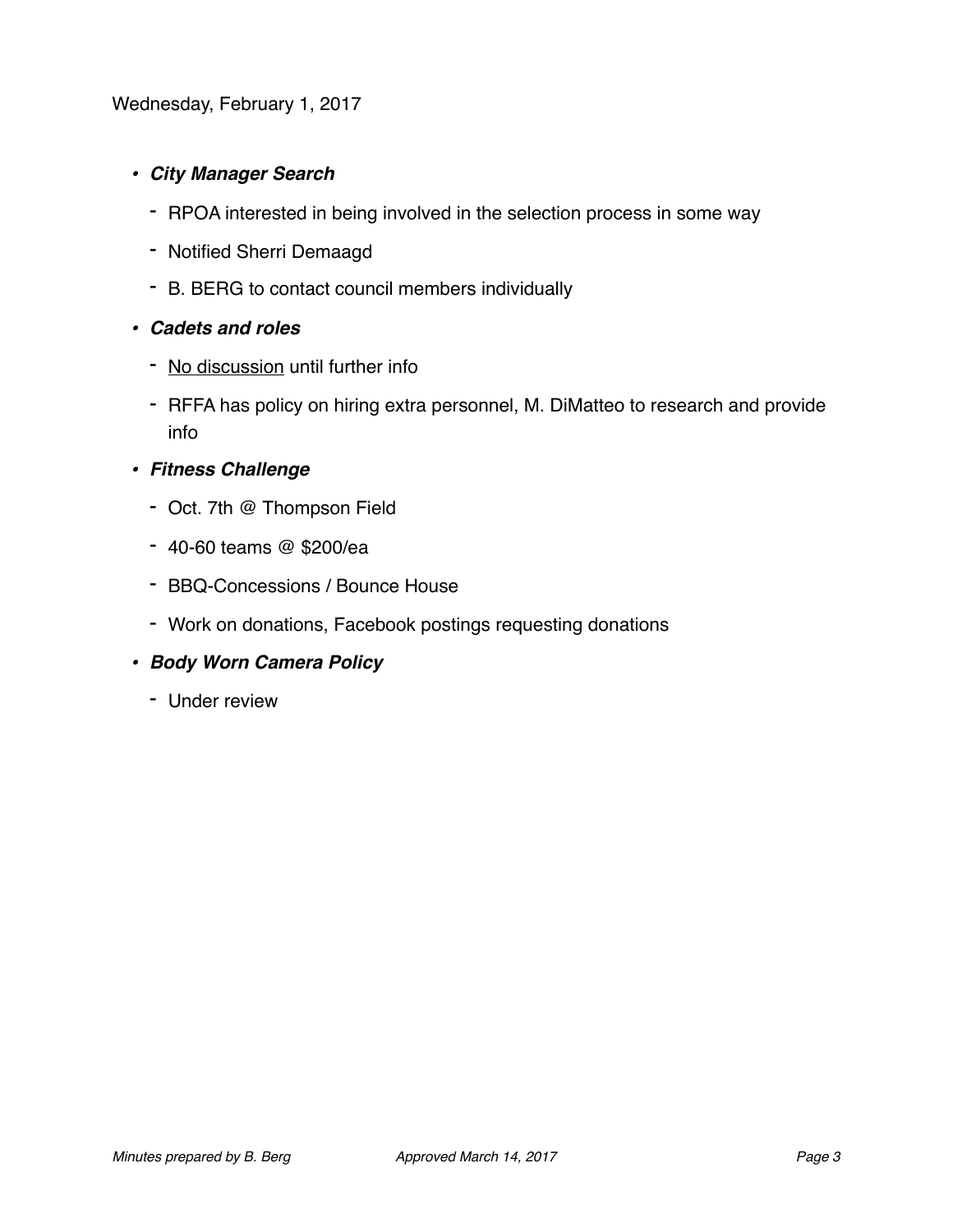# *• Mark Allen Productions*

- DISCUSSION:
	- B. Moore and E. Gilmette met with Mark Allen to discuss charity events and fact find about his overall business practices
	- Mark Allen Productions "books" were provided and found to be less than professional. Several numbers were questioned by RPOA with unsatisfactory answers or explanation. CFO E.Gilmette retained these documents provided by Mark Allen Production.
	- Based on information obtained from this meeting Board and legal advice Board has decided we will terminate this relationship with Mark Allen Productions
	- E. Gilmette will contact Mr. Allen and advise him of this decision and advise him he is no longer to use the RPOA name in any of his advertising or fundraising events.
- *• UPEC Issues*
	- DISCUSSION
		- Concern over cost effectiveness versus benefit of UPEC office/services
		- Overall general concern with professionalism of organization
		- Concern with being labeled as a "Union" due to affiliation
	- OPTIONS
		- Investigate costs and locations of other options and report back

# **- NEGOTIATIONS UPDATE**

- Update by D. THOMPSON
- Ground Rules meeting held on 02/01/2017
- Next meeting is scheduled for March 14, 2017